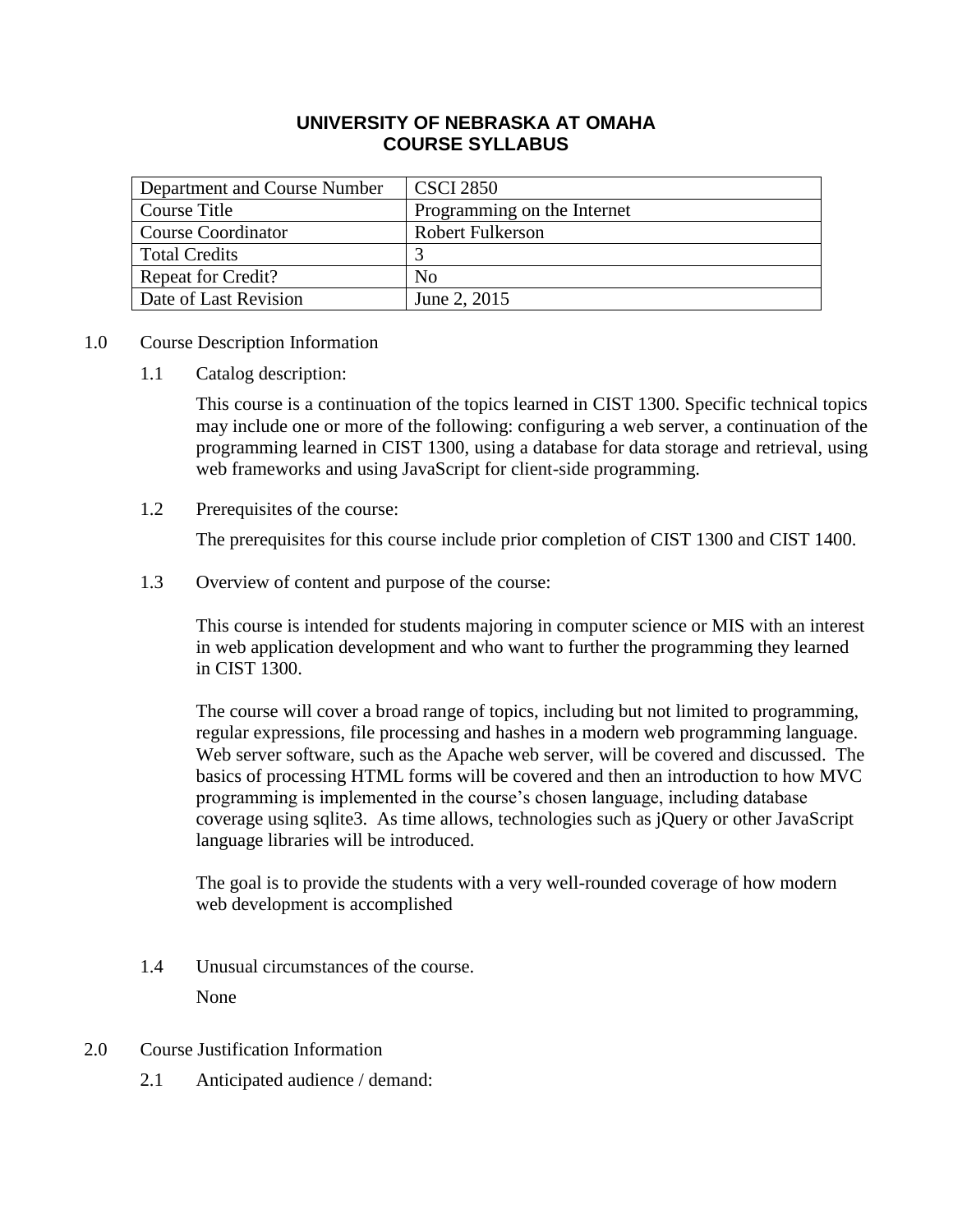The course is intended for all students interested in furthering their web development skills.

2.2 Indicate how often this course will be offered and the anticipated enrollment:

This course is offered during the spring and fall semesters. Typical enrollments based on previous semesters indicate that approximately  $30 - 35$  students will take the course each semester.

- 2.3 If it is a significant change to an existing course, please explain why it is needed: None
- 3.0 List of performance objectives stated in learning outcomes in a student's perspective:
	- 3.1 The ability to write complex programs in a modern programming language.
	- 3.2 The ability to understand how a web server works and how individual requests to the server are handled.
	- 3.3 The ability to install and configure a web server from source code.
	- 3.4 An understanding of how web forms are packaged on the client side and decoded on the server side.
	- 3.5 An understanding of how the MVC model of web development works.
- 4.0 Content and Organization Information
	- 4.1 Review of Perl concepts (7 hours)
		- 4.1.1 Basic output using print, printf
		- 4.1.2 Scalar data type
		- 4.1.3 Basic input using  $\ll$
		- 4.1.4 Variable interpolation
		- 4.1.5 Escape characters
		- 4.1.6 chomp() and chop()
		- 4.1.7 Basic arithmetic  $(+, -, *, /, %, **, ..., x)$
		- 4.1.8 Precedence of operators
		- 4.1.9 Compound assignment operators
		- 4.1.10 Unary increment and decrement operators
		- 4.1.11 if selection
		- 4.1.12 if/else selection
		- 4.1.13 Boolean expressions  $(\&\&\,,\, \|, \cdot)$
		- 4.1.14 Uninitialized variables
		- 4.1.15 while repetition
		- 4.1.16 Array data type
		- 4.1.17 Perl-style for repetition
		- 4.1.18 C-style for repetition
		- 4.1.19 Data::Dumper for debugging
	- 4.2 Extension of Perl concepts (4 hours)
		- 4.2.1 Command-line argument processing (switches, arguments)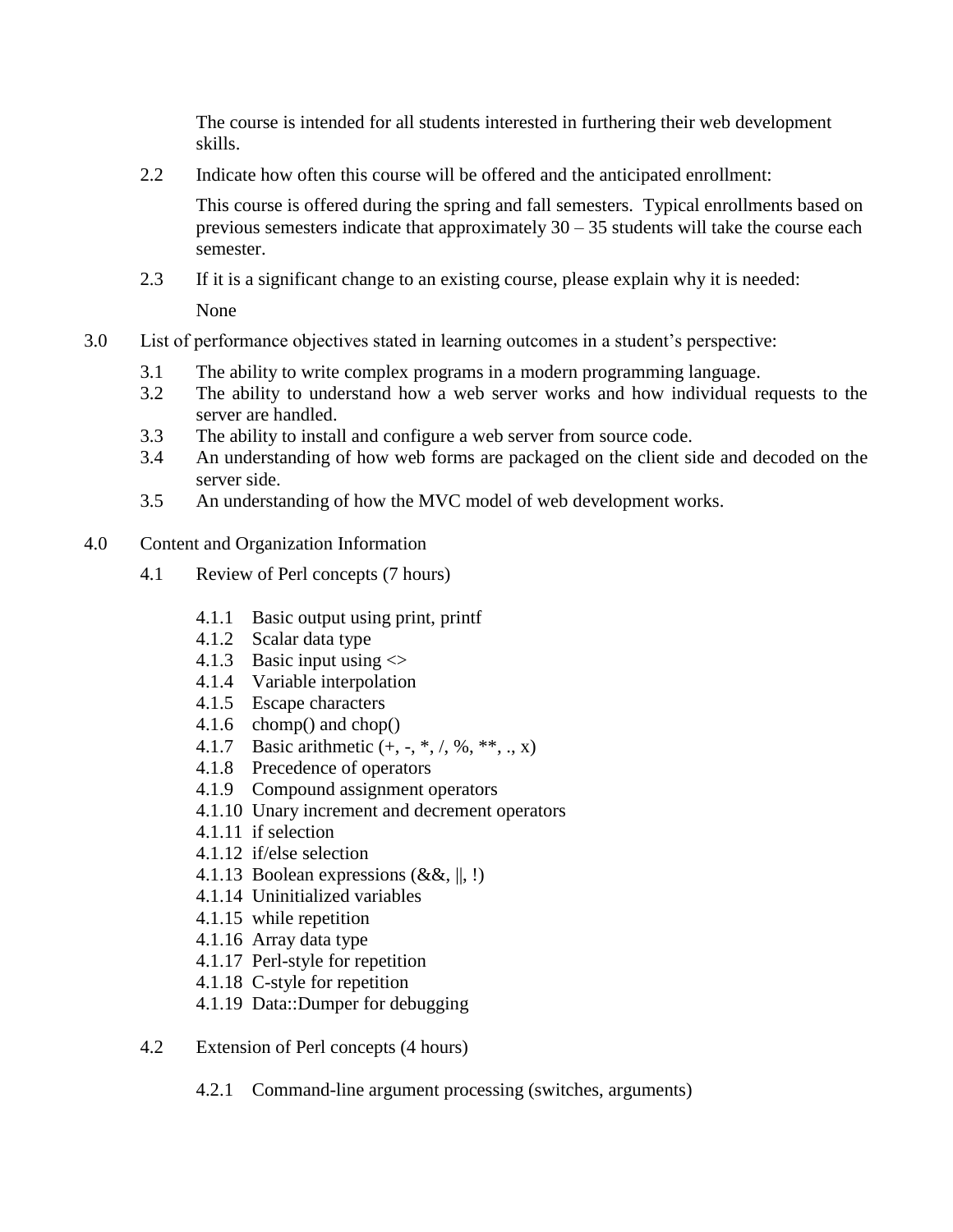- 4.2.2 Contexts (array, scalar)
- 4.2.3 Default variables (\$\_)
- 4.2.4 Subroutines 4.2.4.1 Scoping (lexical, dynamic) 4.2.4.2 Pass by reference
- 4.2.5 File processing
- 4.2.6 Hash data type
- 4.3 Regular expressions (7 hours)
	- 4.3.1 Matching ( m// )
	- 4.3.2 Substitution ( s/// )
	- 4.3.3 Metacharacters  $(\s, \S, \d, \D, \w, \W, \b, \B)$
	- 4.3.4 Special characters  $(., +, *, ?, {})$
	- 4.3.5 Alternation
	- 4.3.6 Pattern anchors
	- 4.3.7 Grouping
	- 4.3.8 Back-referencing
	- 4.3.9 Greedy vs. non-greedy
	- 4.3.10 Compiled regular expressions
	- 4.3.11 Transliteration
- 4.4 Web servers (5 hours)
	- 4.4.1 Basic server operation
	- 4.4.2 HTTP protocols (0.9, 1.0, 1.1, 2.0)
	- 4.4.3 Installation, configuration and optimization of web server software
- 4.5 HTML5 Overview / Review (3 hours)
	- 4.5.1 Block vs. Inline elements
	- 4.5.2 Content vs. Structure
	- 4.5.3 URLs, relative and absolute
	- 4.5.4 Minimal page (<!DOCTYPE>, <html>, <head>, <title>, <meta>, <body>)
	- 4.5.5 Headers (<h1>, <h2>, <h3>, <h4>, <h5>, <h6>)
	- 4.5.6 Sectioning elements (<section>, <article>, <header>, <footer>, etc)
	- 4.5.7 Paragraphs, line breaks and blocks  $(\langle p \rangle, \langle br \rangle, \langle div \rangle, \langle span \rangle)$
	- 4.5.8 Naming and labeling elements (id, class)
	- 4.5.9 Comments  $\left(\langle -1, -1 \rangle\right)$
	- 4.5.10 Formatting (<b>, <i>, <strong>, <em>, <code>, <tt>, <sample>, <pre> )
	- 4.5.11 Block quotes (<blockquote>)
	- 4.5.12</del> More formatting  $(\langle \text{sup}\rangle, \langle \text{sub}\rangle, \langle \text{ins}\rangle, \langle \text{del}\rangle)$
	- 4.5.13 Abbreviations and acronyms  $(\langle abbr \rangle, \langle acronym \rangle)$
	- 4.5.14 Images ( $\langle$ img $\rangle$ )
	- 4.5.15 Image types (JPEG, GIF, PNG)
	- 4.5.16 Links ( $\langle a \text{ href} \rangle$ ,  $\langle a \text{ name} \rangle$ )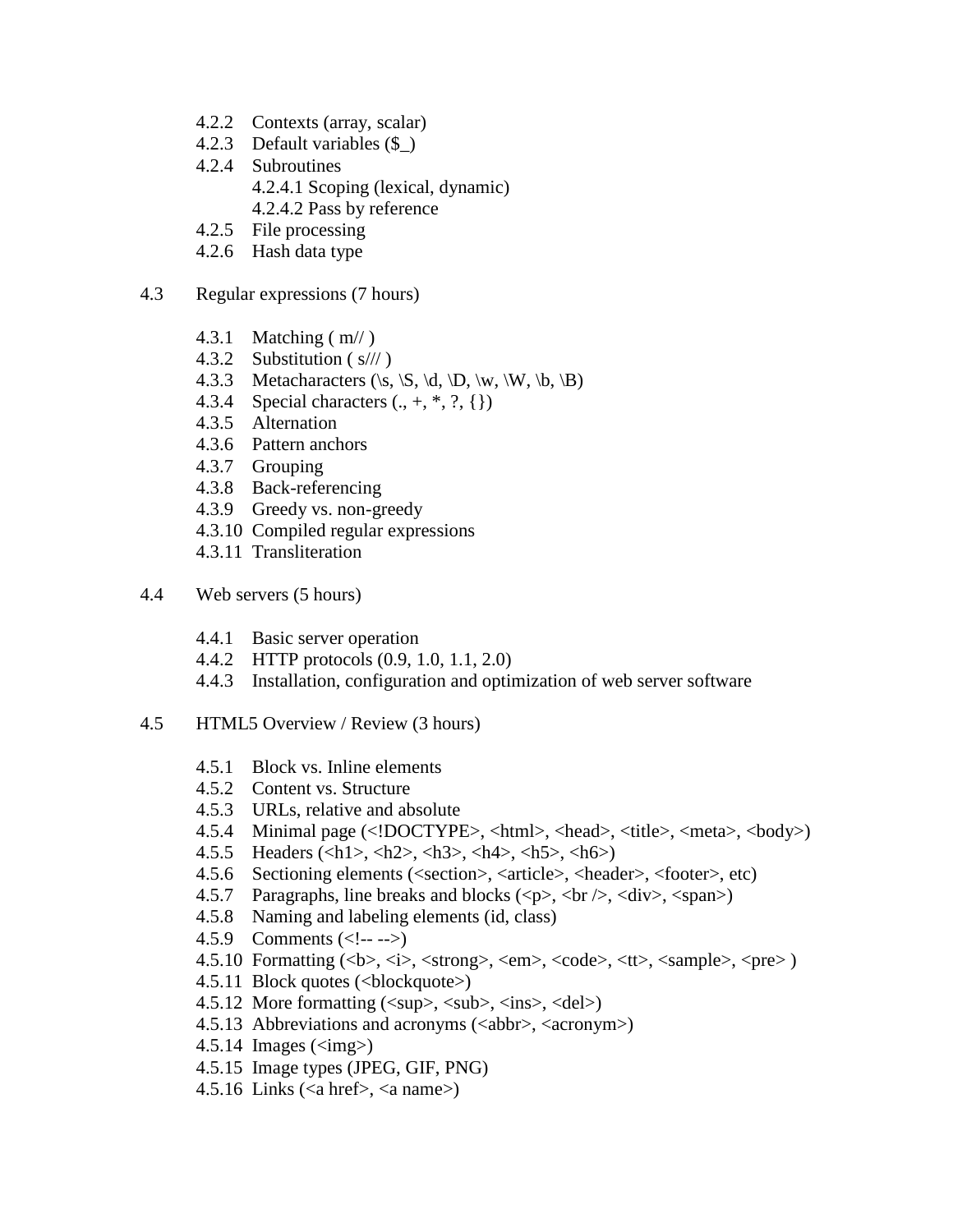- 4.5.17 Lists  $(\langle ul \rangle, \langle ol \rangle, \langle dl \rangle, \langle ll \rangle, \langle dl \rangle, \langle dl \rangle)$
- 4.5.18 Tables ( $ltable$ ),  $lttr$ ),  $ltdb$ ,  $ltth$ )
- 4.5.19 Audio and video (<audio>, <video>)
- 4.5.20 Audio and video formats supported in HTML5
- 4.6 HTML5 Forms and Processing (3 hours)
	- 4.6.1 Overview
	- 4.6.2 Submit and reset buttons
	- 4.6.3 Checkboxes and radio buttons
	- 4.6.4 Text fields, password fields, text areas
	- 4.6.5 Combo boxes
	- 4.6.6 Date/time, file upload, color picker, etc.
- 4.7 Model-View-Controller (MVC) Web Programming (8 hours)
	- 4.7.1 Overview
	- 4.7.2 Basic setup of MVC app
	- 4.7.3 Routing
	- 4.7.4 Database connectivity
	- 4.7.5 Templates
	- 4.7.6 Cookie and session management
- 4.8 JavaScript libraries (as time permits)
	- 4.8.1 Overview of jQuery
	- 4.8.2 Overview of AngularJS
- 5.0 Teaching Methodology Information
	- 5.1 Methods:

The material is taught through lectures based on a common set of slides, assignments and exams for all instructors. Some sections may use hands-on laboratory classrooms for each lecture or for special lectures throughout the semester.

Some sections of the course will be flipped, with video lectures of the material in section 4 available for the students to watch outside of class with additional lecture material and hands-on activities and projects in class.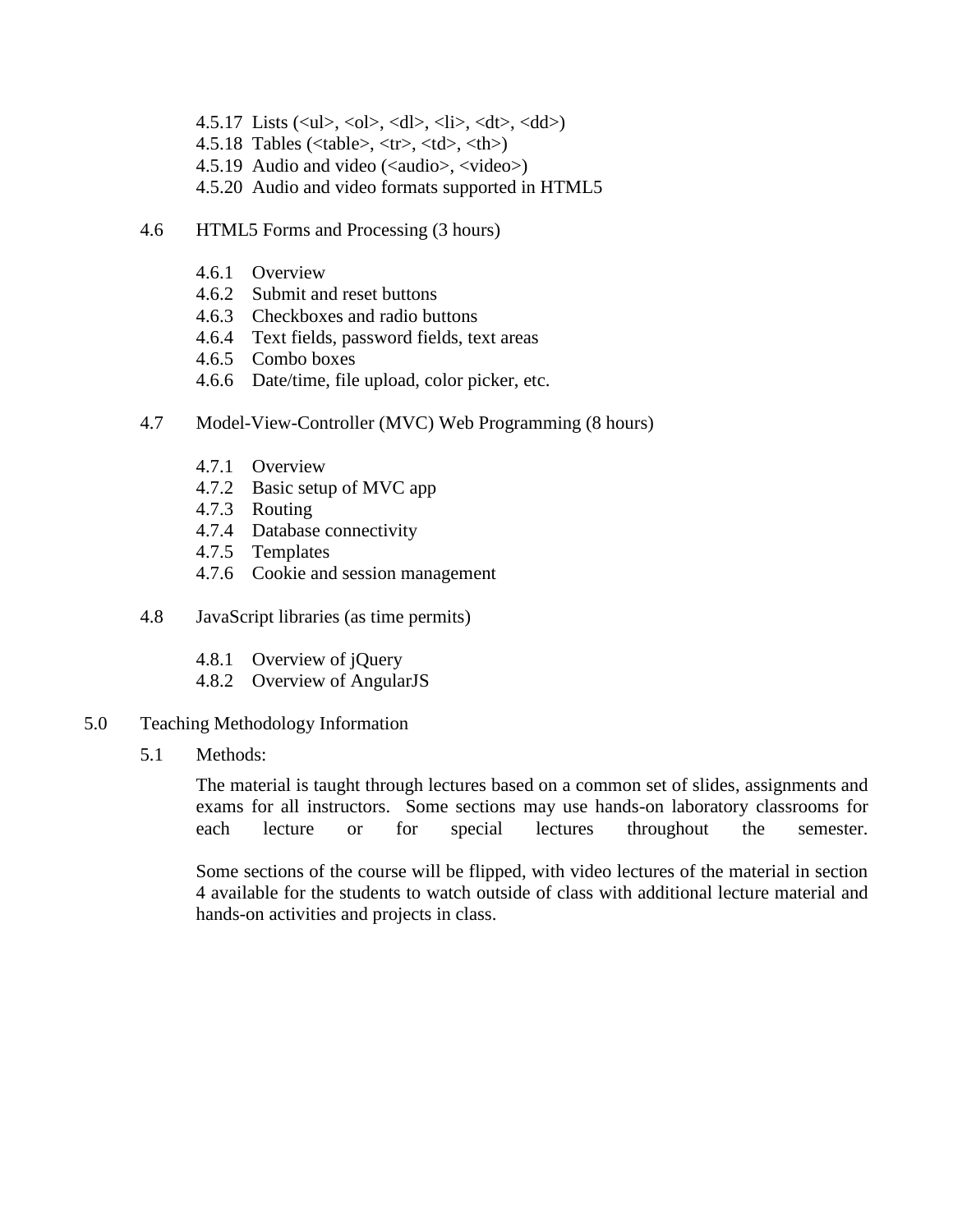#### 5.2 Student role:

Students are encouraged to read the material in the books in advance of the lecture so that new concepts and terms are not "sprung on them". They are encouraged to participate in class discussions and ask questions when the material is unclear since all of the material is cumulative and builds on understanding of the material that has come before it in the course. Students are also encouraged to try out all of the example code demonstrated in lecture to familiarize themselves with the concepts being covered.

- 6.0 Evaluation Information
	- 6.1 Describe the typical types of student projects that will be the basis for evaluating student performance:

Each student will write complete approximately 15 assignments on the various topics as they are covered during the semester. There will be a 5-minute presentation at the end of the semester (a lightning talk) on a topic to be agreed upon by the instructor and student. Additionally, the students will take a mid-term and a final exam along with quizzes as needed.

6.2 Describe the typical basis for determining the final grade (e.g. weighting of various student projects):

The class is based solely on points with no special weighting of exams, homework or presentation.

6.3 Grading type:

*This section usually provides a mapping from a numeric score to a letter grade. The numeric score could be an overall percentage figure (based on section 6.2) or some number of points, if points are given for each activity. For example:*

| <b>Percent</b> | <b>Grade</b> | <b>Percent</b> | <b>Grade</b>  |
|----------------|--------------|----------------|---------------|
| $97 - 100$     | $A+$         | $77 - 79$      | $C_{\pm}$     |
| $93 - 96$      | A            | $73 - 76$      | $\mathcal{C}$ |
| $90 - 92$      | $A-$         | $70 - 72$      | $C-$          |
| $87 - 89$      | $B+$         | $67 - 69$      | $D+$          |
| $83 - 86$      | B            | $63 - 66$      | D             |
| $80 - 82$      | $R-$         | $60 - 62$      | $D-$          |
|                |              | $0 - 59$       | F             |

- 7.0 Resource Material Information
	- 7.1 Textbooks and/or other required readings used in course:
		- 7.1.1 Schwartz, Randal L. *Learning Perl*. Beijing: O'Reilly, 2011. Print.
		- 7.1.2 Stubblebine, Tony. *Regular Expression Pocket Reference*. Sebastopol: O'Reilly,

2007. Print.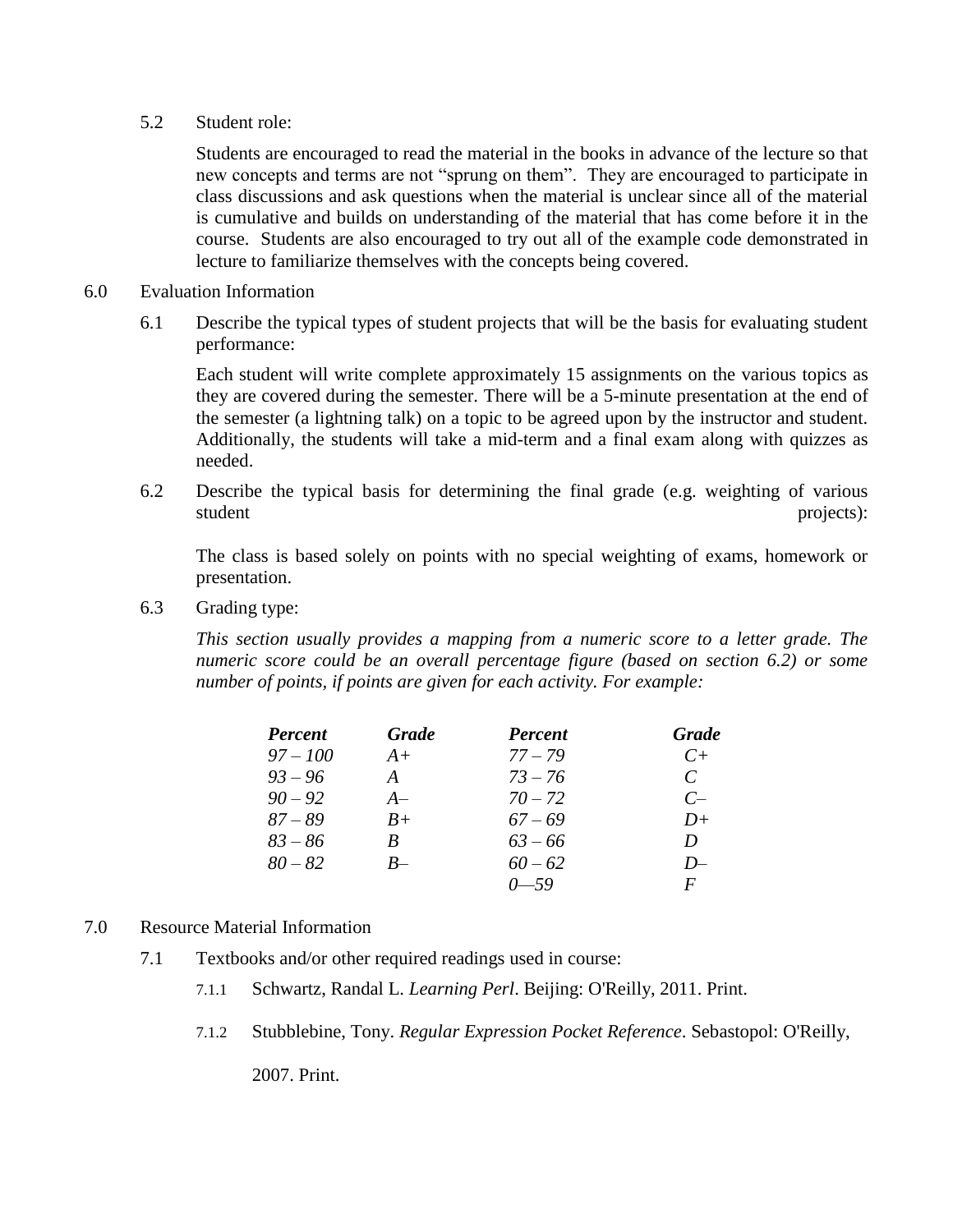- 7.2 Other student suggested reading materials:
	- 7.2.1 "W3C." *HTML & CSS -*. N.p., n.d. Web. 02 June 2015.

<http://www.w3.org/standards/webdesign/htmlcss>

- 7.2.2 "Perl.com." *Perl.com*. N.p., n.d. Web. 02 June 2015. <http://perl.com/>.
- 7.2.3 "HTML(5) Tutorial." *HTML Tutorial*. N.p., n.d. Web. 02 June 2015. <http://www.w3schools.com/html/default.asp>.
- 7.3 Current bibliography and other resources:
	- 7.3.1 Schwartz, Randal L. *Learning Perl*. Beijing: O'Reilly, 2011. Print.
	- 7.3.2 Stubblebine, Tony. *Regular Expression Pocket Reference*. Sebastopol: O'Reilly, 2007. Print.
	- 7.3.3 Chromatic. *Modern Perl: 2014 Edition*. N.p.: n.p., n.d. Print.
	- 7.3.4 Castro, Elizabeth. *HTML & CSS: A Visual QuickStart Guide*. Berkeley, CA: Peachpit, 2013. Print.
	- 7.3.5 "CSS Tutorial." *CSS Tutorial*. N.p., n.d. Web. 02 June 2015. <http://www.w3schools.com/css/default.asp>.
	- 7.3.6 "JavaScript Tutorial." *JavaScript Tutorial*. N.p., n.d. Web. 02 June 2015. <http://www.w3schools.com/js/default.asp>.
	- 7.3.7 "SQL Tutorial." *SQL Tutorial*. N.p., n.d. Web. 02 June 2015. <http://www.w3schools.com/sql/default.asp>.
	- 7.3.8 "W3C." *HTML & CSS -*. N.p., n.d. Web. 02 June 2015. <http://www.w3.org/standards/webdesign/htmlcss>.
	- 7.3.9 "Perl 6." *Perl 6*. N.p., n.d. Web. 02 June 2015. <http://www.perl6.org/>.
	- 7.3.10 "Perl.com." *Perl.com*. N.p., n.d. Web. 02 June 2015. <http://perl.com/>.
	- 7.3.11 "A next Generation Web Framework for the Perl Programming Language." *Mojolicious*. N.p., n.d. Web. 02 June 2015. <http://mojolicio.us/>.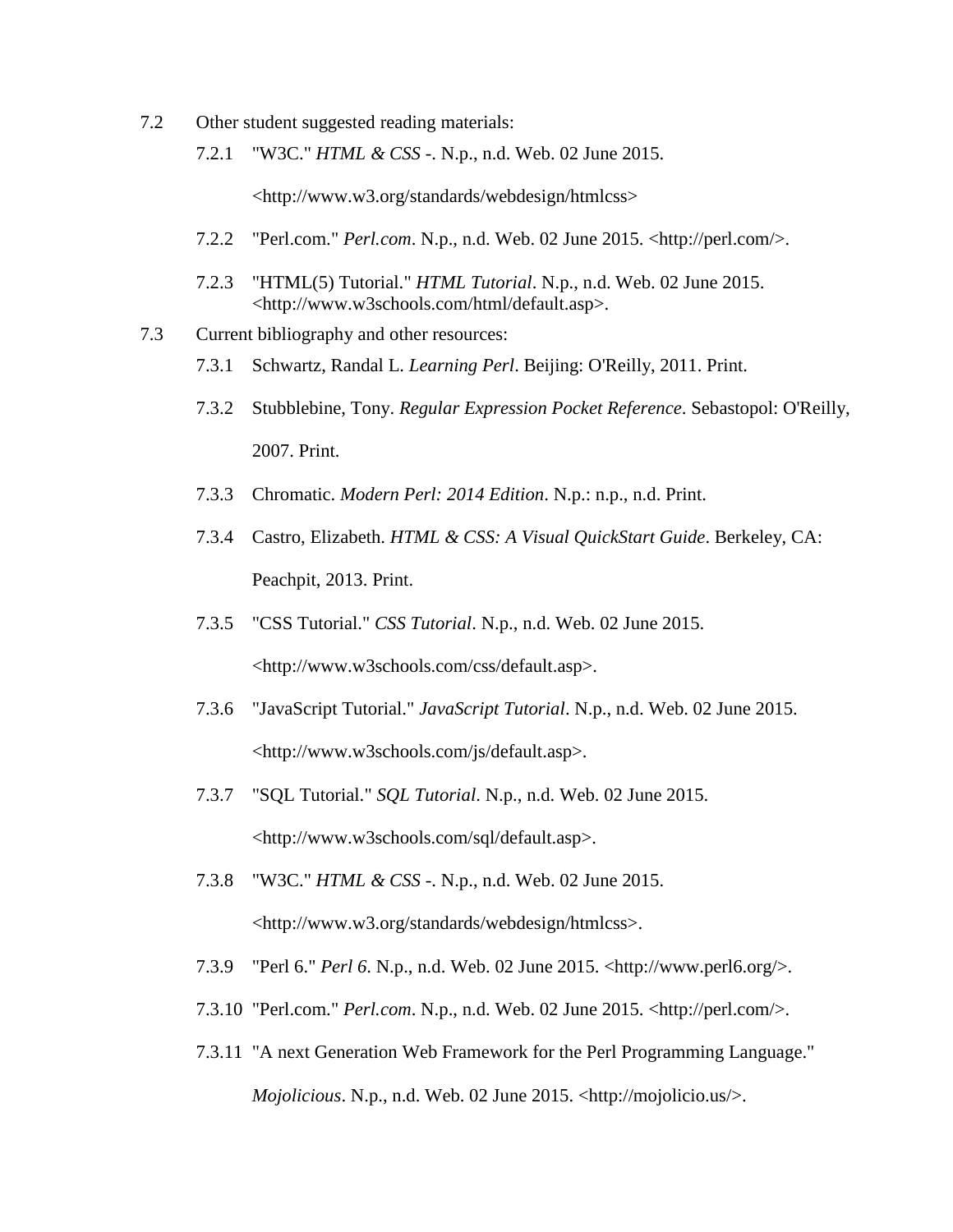7.3.12 "HTTP/2." *Wikipedia*. Wikimedia Foundation, n.d. Web. 02 June 2015.

<https://en.wikipedia.org/wiki/HTTP/2>.

- 7.3.13 "JQuery." *JQuery*. N.p., n.d. Web. 02 June 2015. <https://jquery.com/>.
- 7.3.14 "HTML Enhanced for Web Apps!" *AngularJS*. N.p., n.d. Web. 02 June 2015.

<https://angularjs.org/>.

- 8.0 Other Information:
	- 8.1 Accommodations statement:
	- 8.2 Other:
	- 8.3 Author(s):

Robert Fulkerson

9.0 Computer Science Accreditation Board (CSAB) Category Content (class time in hours):

| <b>CSAB</b> Category                   | Core | Advanced |
|----------------------------------------|------|----------|
| Data structures                        |      |          |
| Computer organization and architecture |      |          |
| Algorithms and software design         |      |          |
| Concepts of programming languages      |      |          |

10.0 Oral and Written Communications:

Every student is required to submit at least 0 written reports (not including exams, tests, quizzes, or commented programs) to typically 0 pages and to make 1 oral presentations of typically 5 minutes duration. Include only material that is graded for grammar, spelling, style, and so forth, as well as for technical content, completeness, and accuracy.

11.0 Social and Ethical Issues:

None

12.0 Theoretical content:

Please list the types of theoretical material covered, and estimate the time devoted to such coverage.

Students will learn problem analysis concerning Internet-based application development.

13.0 Problem analysis:

Please describe the analysis experiences common to all course sections.

Students will learn the development of web-based applications; specifically, they will focus on Perl and other sever-based programming languages for backend development and HTML5/CSS/jQuery for front-end development.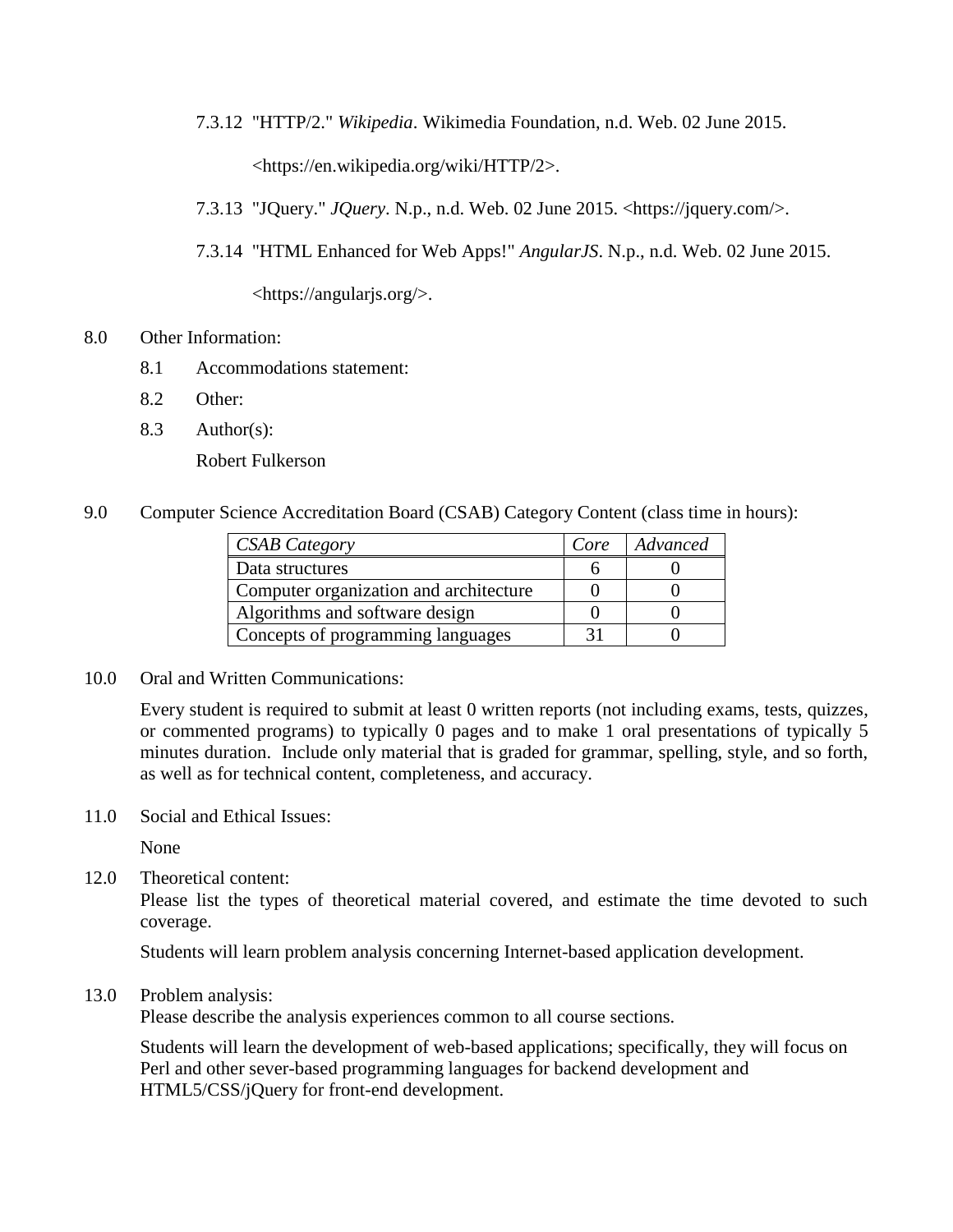# 14.0 Solution design:

Please describe the design experiences common to all course sections.

Students will learn the development of web-based applications; specifically, they will focus on Perl and other sever-based programming languages for backend development and HTML5/CSS/jQuery for front-end development.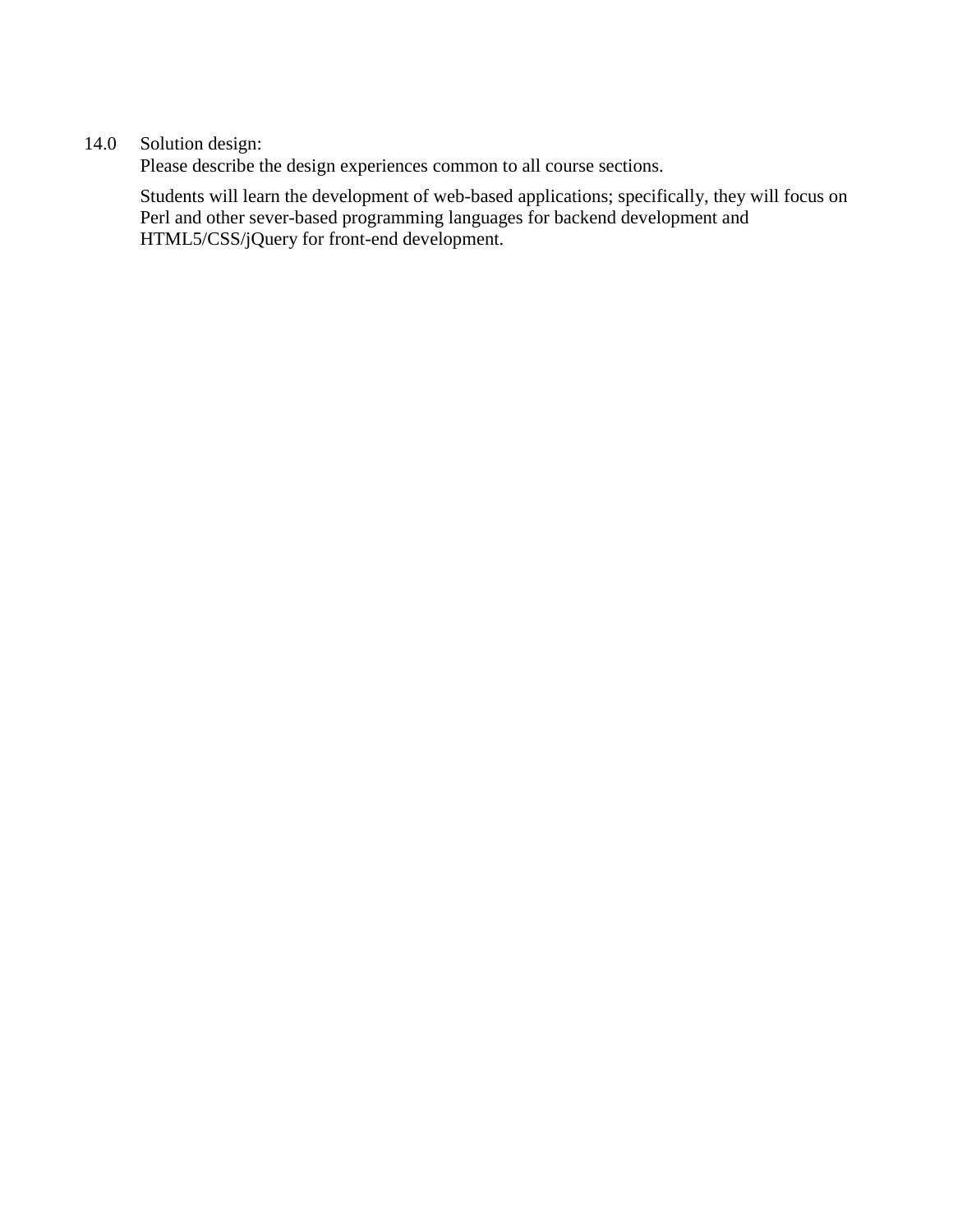# **CHANGE HISTORY**

| Date       | Change                                                                                    | By whom   | <b>Comments</b>                                                                                                                                                                                              |
|------------|-------------------------------------------------------------------------------------------|-----------|--------------------------------------------------------------------------------------------------------------------------------------------------------------------------------------------------------------|
| 06/15/2002 | <b>Initial ABET</b> version                                                               | Fulkerson |                                                                                                                                                                                                              |
| 06/13/2003 | Cleanup                                                                                   | Wileman   |                                                                                                                                                                                                              |
| 11/17/08   | Update to include CS Program<br><b>Outcomes</b>                                           | Fulkerson | This syllabus will be revised<br>again in Spring 2009 for class<br>resequencing of<br>CIST1300/CSCI2850 in Fall<br>2009. These current outcomes<br>are based on the course as taught<br>through Spring 2009. |
| 4/21/09    | Update to become second in 1300/2850<br>sequence                                          | Fulkerson |                                                                                                                                                                                                              |
| 6/2/2015   | Update to cover new and revised<br>material as well as use current version<br>of document | Fulkerson |                                                                                                                                                                                                              |